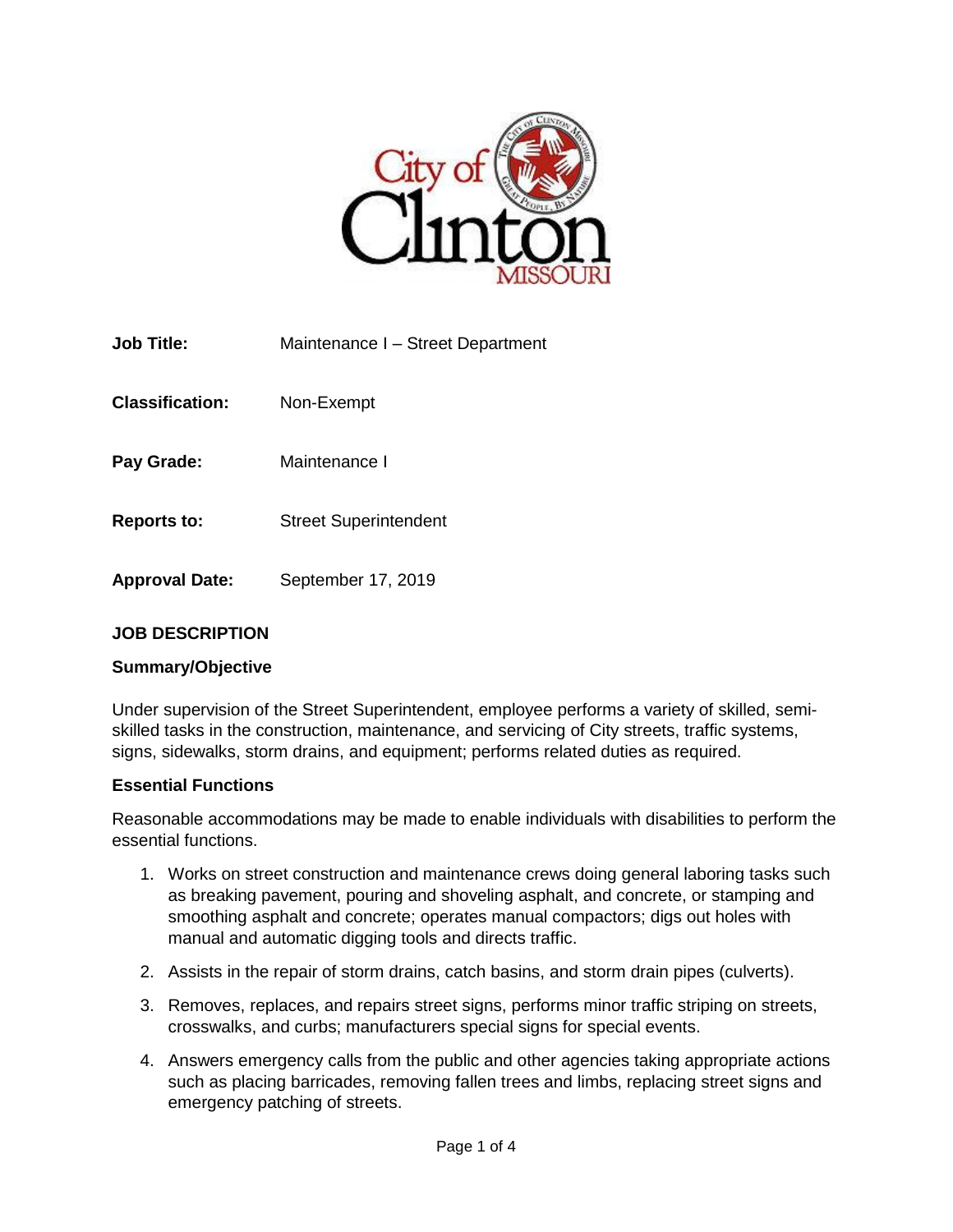- 5. Fills water tanks and drives sweeper near curb, operates controls to activate rotary brushes and water spray to facilitate debris and dust collection.
- 6. Dumps collected refuse into piles or trucks for disposal.
- 7. Performs minor maintenance on street sweeper: cleaning vehicle regularly, checking fluids and tire pressures.
- 8. Performs right-of-way cleanup, weed control, mowing, brush hogging, tree trimming and leaf removal.
- 9. Drives dump truck, picks up trash, and performs other minor grounds maintenance tasks as needed.
- 10. Performs temporary (cold patch) and permanent (hot patch) pothole repairs and crack sealing; removes and replaces asphalt.
- 11. Repaints to restore surfaces; performs traffic striping and painting; paints traffic legends and curbs; paints other public facilities and equipment as assigned.
- 12. Drives truck with snow plow to clear streets of accumulated snow.
- 13. May perform building maintenance tasks when assisting skilled maintenance personnel in carpentry, heating, plumbing or electrical work.
- 14. Assists other street department employees in the performance of their assigned duties.
- 15. All other duties as assigned.

# **Supervisory Responsibility**

This position has no direct supervisory responsibilities.

### **Work Environment**

Employee frequently works in outside weather conditions, including wet, hot and cold, and is frequently exposed to vibration and street/road traffic and near moving mechanical parts. Employee may use chemicals and lubricants which may expose the employee to fumes, dust and air contaminants. Employee may be exposed to mechanical and biological hazards. Employee may work in heavy vehicle traffic conditions. Employee is occasionally exposed to fumes or airborne particles, toxic or caustic chemicals, and risk of electrical shock. Employee is required to respond to after-hour emergency call-outs.

# **Physical Demands**

- Determined Work Level: Level 4, Heavy Work
- Exerting 50 to 100 pounds of force occasionally
- 25 to 50 pounds of force frequently
- 10 to 20 pounds of force constantly

The complete Physical Capacity Job Evaluation document is available upon request.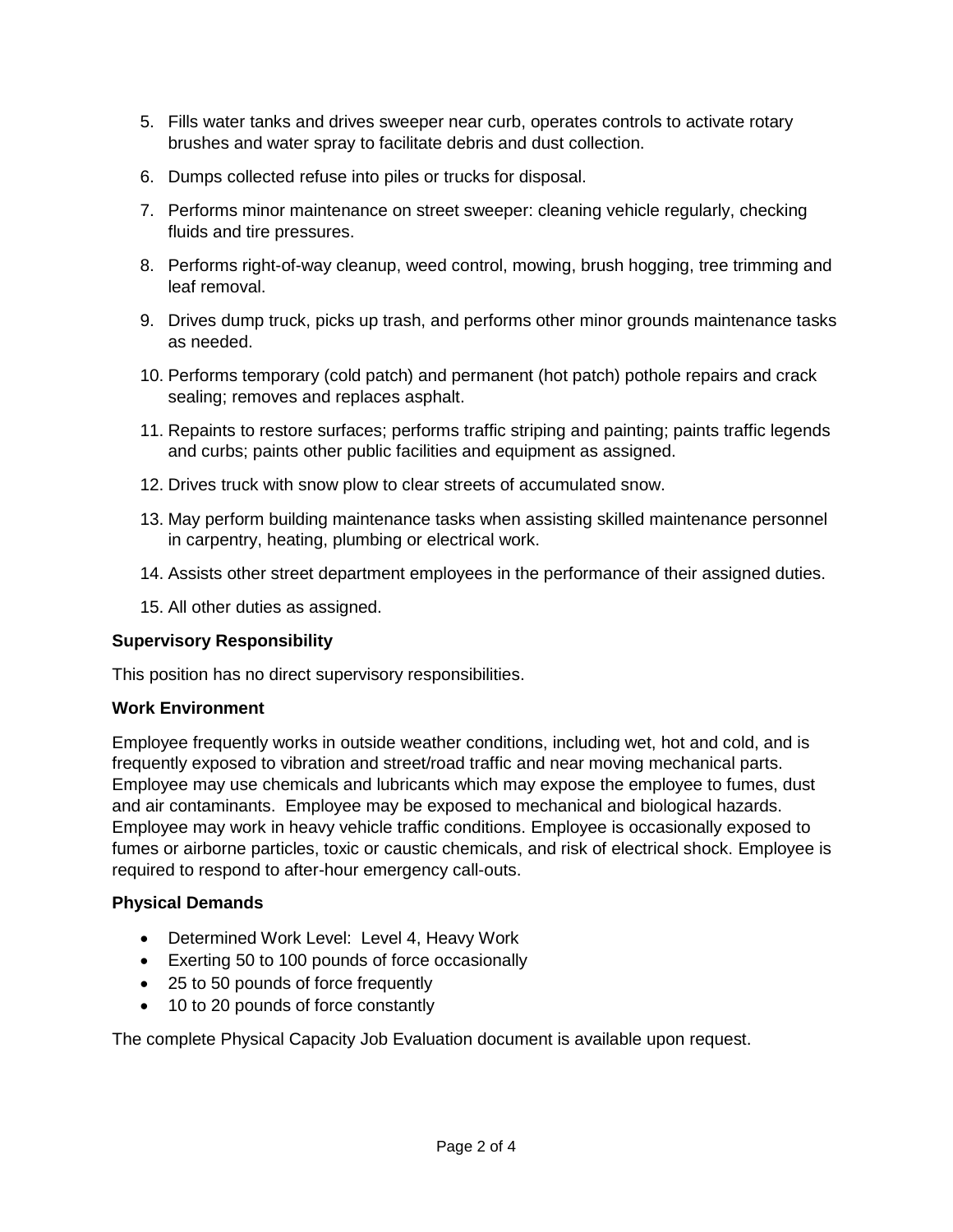# **Position Type/Expected Hours of Work**

Monday thru Friday 7:00 AM – 4:00 PM, typically. When assigned to street sweeping/Transfer Station assistance, Tuesday thru Saturday, with flexible daily hours (40 hrs./week).

After hours and weekend work required for special projects and emergencies.

### **Travel**

Travel is primarily local during the business day.

### **Required Education and Experience**

1. High school graduation or GED equivalent.

### **Preferred Education and Experience**

1. One (1) year experience working in a manual labor position

### **Additional Eligibility Qualifications**

- 1. Knowledge of basic maintenance procedures, practices and chemicals used in the maintenance field.
- 2. Knowledge of safe work practices and policies.
- 3. Ability to meet the physical and environmental demands to safely perform the assigned tasks.
- 4. Ability to work in inclement weather.
- 5. Ability to work independently or in small groups while performing semi-skilled grounds and equipment maintenance and repair work.
- 6. Ability to maintain simple written records and reports.
- 7. Ability to read and interpret a variety of instructions and documents in written, oral, diagram, or schedule form.
- 8. Ability to communicate clearly and concisely, both orally and in writing.
- 9. Ability to make peers and supervisors know of decisions, changes, mishaps, and other relevant information in a timely manner.
- 10. Ability to establish and maintain effective working relationships with peers and supervisors.
- 11. Ability to deal courteously and diplomatically with the general public.
- 12. Valid Missouri driver's license and good driving record.
- 13. Successful drug screen.
- 14. Successful physical capacity test.
- 15. No felony convictions or misdemeanor convictions resulting from felony arrests.